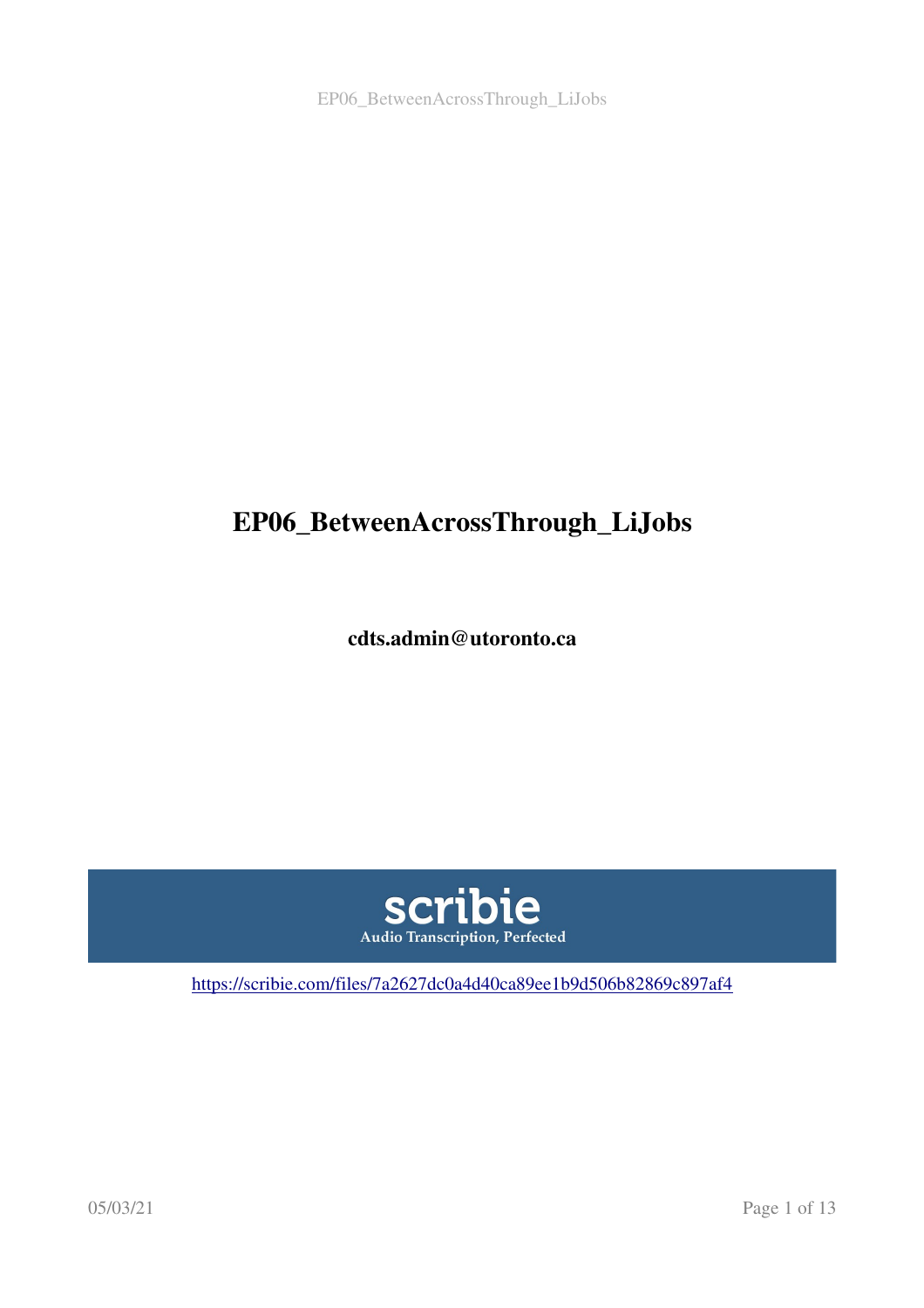# [music]

# 00:04 Iane Romero: You're listening to Between, Across, and Through.

[music]

00:22 IR: Researchers often try to answer a small aspect of a really big question. Individual research becomes a part of a body of work that analyzes and explains the mechanics of our world. Sometimes so, topics are so complex that the only thing you can really do is ask more questions, questions that will guide and organize future research, and that can become a research project of its very own. Today, Professor Kevin Lewis O'Neill, Director of the Centre for Diaspora and Transnational Studies, speaks to Professor Tania Li, from the Department of Anthropology at the University of Toronto, to talk about the kind of questions you have to ask when doing research on the idea of the proper job. Please join us as we travel between, across, and through.

### [music]

01:15 Professor Kevin Lewis O'Neill: Hi, I'm Professor Kevin Lewis O'Neill and I'm speaking with Professor Tania Li. Welcome to the show. Tania, you're asking some really big questions. Where did they come from?

01:26 Professor Tania Li: Well, first of all, this is a project generated together with a colleague, Jim Ferguson at Stanford. And I think the origin of all of this was in 2010, both of us wrote pieces for a geography journal and we realized we'd kind of made the same argument but completely independently; something about collapse of work and what comes next. And me writing mainly about Asia; him writing mainly about Sub-Saharan Africa. So we'd sort of arrived at the same point through quite different trajectories, and so we decided to put our heads together and figure out so what does it mean that from vastly different continents... In my case, I was also teaching a class in the University of Toronto called Work, Welfare, and Distribution in Precarious Times, and I realized from dialogue with my students that they were in the same position; catastrophically worried about work and their future.

02:26 PO: And so you saw a parallel between your own research in Asia and your students here in Toronto.

02:32 PL: Yeah, and Jim's work in South Africa. It's like there's something going on here which we need to be concerned with.

**02:38 PO:** Is there anything in those preliminary moments that you could spot that was parallel? Was it just a set of anxieties or structural relations?

02:48 IR: Well, I think the literature coming out at the time was all about precarity and precarious work. But for people who work in the Global South, the response to that was, "Well, welcome to our world. We've always lived precariously." But that seemed, while correct, kind of not enough to end the conversation there. So we've always been precarious. There's nothing new. Well, there are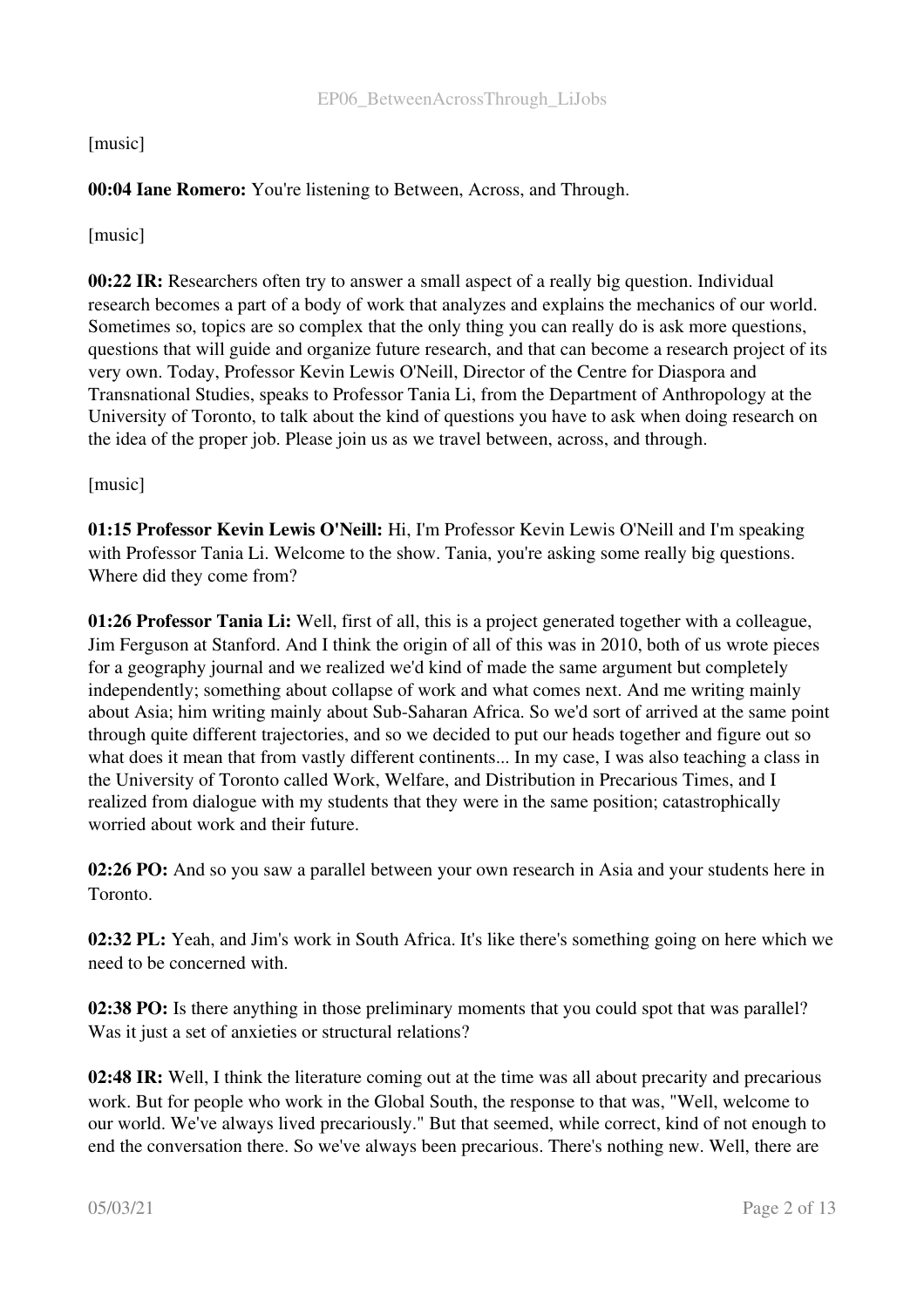things which are new, both in the South and the North, and we thought that we needed a way to try to put our finger on. So what, in fact, is changing? And presumably, it's not changing in the same ways in all these different places, so one needs a framework where you can begin to get at the changing world of work and what it means in people's lives without being kind of overly linear, overly narrow in focus, but you still need a framework, right? You don't wanna be just in the dark.

03:42 PO: Yes. And what makes this question about work big is its scale, so that it comes from observations from Africa, Asia, here in Toronto. From your own work, what were some of the more specific examples or genesis of these bigger questions?

04:01 PL: Well, where I work in Asia, it's in a context where people... And I work in rural Asia, specifically, Indonesia, where people have relatively recently been losing access to land in the context of land grabs, heightened commodification of agriculture. So these are the kinds of people who one narrative says, "Well, the consequence of a land grab is everybody becomes a proletarian." And I'm thinking, "Well, you wish; they wish, but the jobs are not there." And it's not as if they can just march off to the city and get a job; these things don't exist. Cities are already stuffed with people who are more savvy than they are, who've adapted to the informal urban environment and found their niche. So for the people newly shoved off the land in Asia, this is a really scary moment.

04:55 PL: So there was that kind of side of it. But there's another story of Asia and it also exists in my field work, the young educated, unemployed. So these are the kinds of people who work for all the NGOs in Indonesia, the people I work with; they will have a degree, and they're creating the appearance of a job or they're certainly creating meaning in their lives through their activist work in the NGOs, but it's not what either they or their parents would consider a proper job; it's not salaried. Usually, they're sleeping in the back of the house and someone's providing food. So this was going on around me in my field side, I would say.

05:37 PO: And it does seem distantly familiar when I speak to students at the university, and I'm sure students in your course as well or classes as well. There is this sense of, "Well, what is the future of this work? And what does the future look like when it comes to earning money?"

05:54 PL: Yeah, I tried this out with my students in that class. On the one hand, we were reading historical and ethnographic accounts of this question of, "Well, when did work become the center of it all? When did we begin to peg our meaning and identity and our place in the world and our sense of adulthood on the job, the proper job? When did that happen historically? How has it been differentiated globally?" But then they also brought it back to their own lives, and it became very clear that most of them... Well, many of them did not expect to be able to replicate the class position of their own parents.

# 06:29 PO: Wow.

06:29 PL: And for those who are immigrant, which is very common in Toronto, there was this huge burden that their parents had made big sacrifices for higher education for their children and they were gonna disappoint. So on the one hand there is that frustration and disappointment, but on the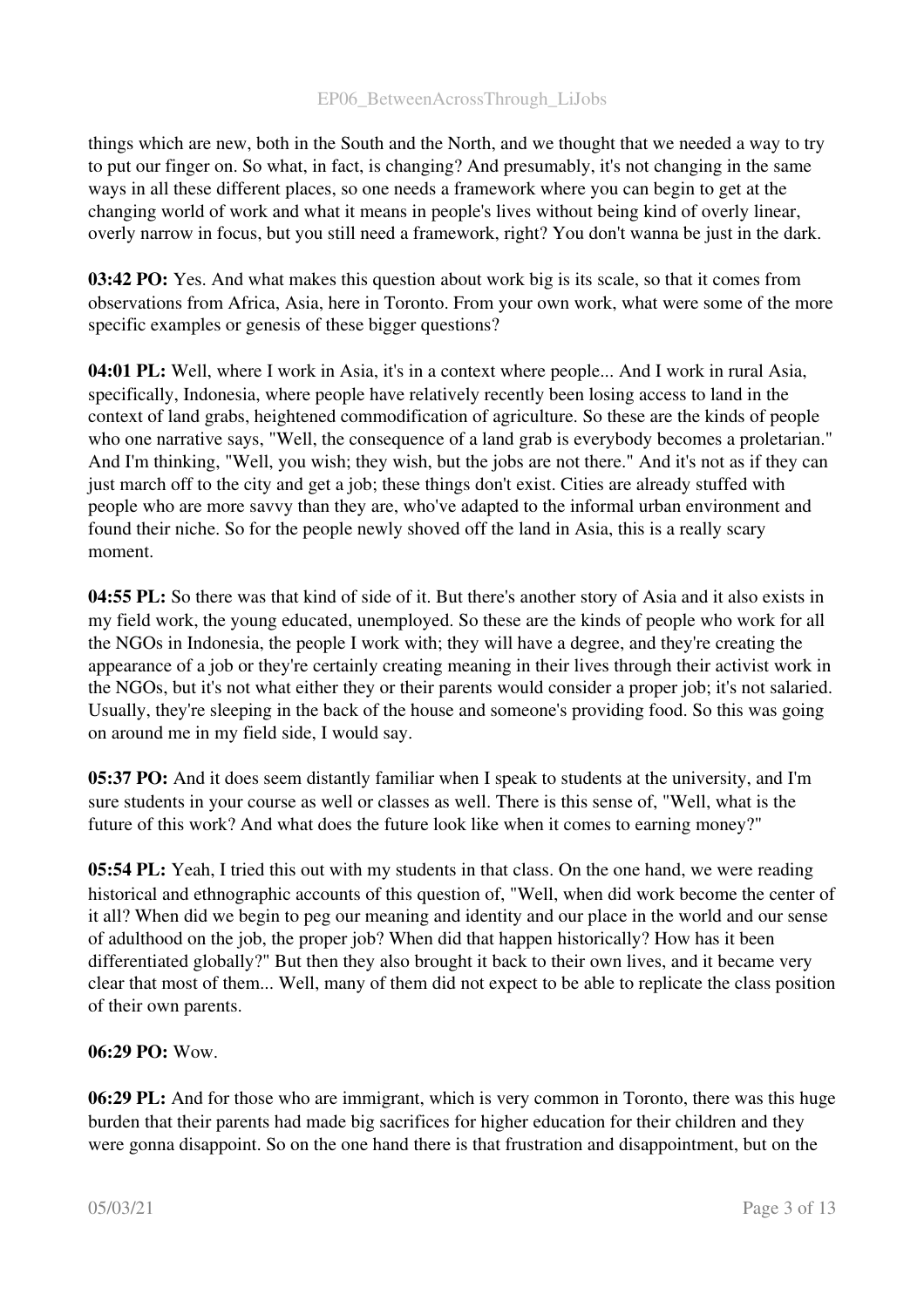other hand, and when we started talking about, "Well, then, how then do you live? You don't just crawl into a hole. What does give you meaning and membership and a sense of purpose in your life? If it's not gonna be the job and the career, which has been my experience and perhaps their parents experience, what then?" It's not anomie but it opens up a series of questions, how then do they create meaning? And rather than... That was part of the stimulus for the paper, rather than attempt to answer that question, we wanted to pose it.

07:22 PO: 'Cause it seems like there are at least two moments to this idea of the proper job and this incredible realization that you're identifying that a generation of students don't anticipate or find it difficult to match or exceed their parents status. The proper job is about... It seems earning money and some sort of bear, how does one pay the bills? But there seems to be a lot packed into the idea of proper, that proper is about meaning and satisfaction and significance. Is that right?

08:00 PL: Yes, I think that's true. I mean, I think that's what's happened historically. And one of the things we try to do in the paper is to identify how weird is that actually. For a lot of people, historically, work is something you have to do, it's not something you love. But we, in the 20th century, were educated in this idea, first of all, that work becomes the pillar of other things like the breadwinner in the family, your community, your colleagues, your political party in many contexts and a lot of issues to do with membership and politics and identity were hung on the proper job for certain, mainly white male kind of group of people. So there's that question of like how did it happen? But I would say today it's still happening. And I was very struck by the French philosopher, Frederic Lordon's marvelous book Willing Slaves of Capital, where he talks about how we're being passionately attached to work. It's supposed to be your passion, your meaning, your identity. So we're still doing this to ourselves and to our students, even in a context where jobs kind of worthy of that degree of passion and detachment like, I've had to my work, for example, which I love are simply not available to them, right?

09:26 PO: Because you're... I mean, your profession as a professor and as professional researcher is this extraordinary opportunity to do anything and everything that you find meaningful.

09:40 PL: Absolutely, so I mean we're in this way, this sort of the apogee of this, both proper and meaningful. It's well-paid, we have proper pensions and we think we feel we're doing something useful, interesting, whatever. Most jobs are not like that. Nevertheless, people are encouraged to be attached to them. So there's that shift but another part of it has to do with, again, Global South stuff. We're dealing with one of the first generations in history, where almost everyone has been at least to secondary school. And a secondary school leaver in what, Slana or Indonesia, or Cambodia doesn't want to be either probably farming or hustling in the informal sector as their parents may have done, but this massive parental investment, in at least secondary if not higher education, comes with this idea that children will have proper jobs, they will be modern people, they will go to work in a clean environment. All of those hopes are fervently attached to this idea even in places where such jobs have always been scarce. They've really caught people's imagination, the imagination of parents, the imagination of young people. And so what's a kind of a crisis here in one historical context is a crisis, not of the collapse of proper jobs, they were never there, but a huge anxiety around, well, what then that we educated our children and we still don't have what we thought we would have, a proper job?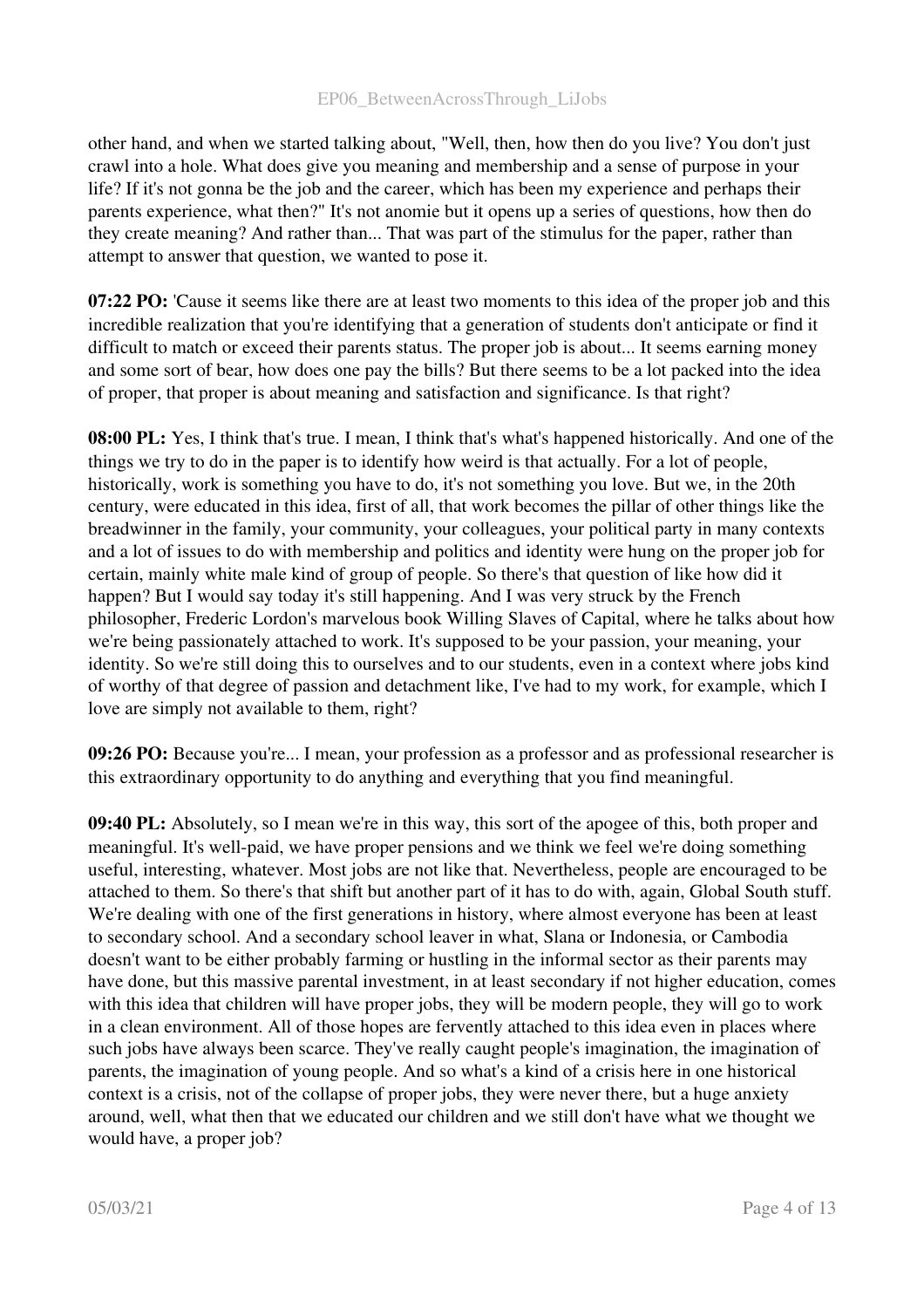11:25 PO: How have you found people defining the norm what it means to have a proper job?

11:30 PL: Well, one of the interesting things we found when we started looking at this is how the official agencies define it. And that's one of the kind of cues for us into the need for new research in this area because the ILO, the International labour Organization for decades had this category called standard employment which then cast most of what most people in the world as non-standard employment. And if you think about the proper job, as opposed to all the negative images like informal, casual, temporary, precarious... Most of the ways we have of describing work are the negative image of what is assumed to be the proper job. And that's standard employment. The ILO has now broadened it slightly and they've come up with this category that they call Vulnerable Employment, but again it's the mirror image of the non-vulnerable employment and they've decided that 50% or they've concluded that 50% of the world's population are in vulnerable employment of which  $10\%$  in the northern countries, and  $80\%$  in South Asia, and Sub-Saharan Africa. So again, you've created a big box vulnerable employment which is the mirror image of the nonvulnerable and which tells you nothing about how 80% of the populations of huge continents actually survive. So clearly, even from the people whose job it is to study these things, there's a need for a conceptual rethink.

13:14 PO: And these are all of ILO's standards. So a classic standard job is a vision of...

13:21 PL: Yeah, it has regular wages, it has an employment contract, it could be blue-collar work, it could be office work but it comes with a package of benefits which are historically pertained to our jobs and to many jobs in the OECD increasingly but are extremely rare in other parts of the world.

13:43 PO: Well, as you speak and my own research in Central America, you're right, though. The aspiration towards this proper job is palpable, but it has no real grounding in anything in the region. I mean, the well-educated oligarchs would certainly provide employment to their children but only a third of Guatemala works in the formal economy and yet, there is this aspiration towards it.

14:09 PL: Yeah, so we felt it was necessary to do things, on the one hand recognize the aspiration, like recognize the extent to which this aspiration for the proper job where it has never existed and the nostalgia for the proper job in places where it was imagined to have exist even though we know even here, it was only a small sector of the mainly male White group. Nevertheless, the nostalgia for, hopes for, you've gotta understand the aspiration on the one hand and then you have another job, which is, well if people are not doing that kind of work, how then do they live, how do they create meaning and what does this mean in terms of political commitments and affiliations? If it's not gonna be unions, well, what other forms does it take? And if you're not gonna join a party based on your labour affiliations, how else do you select your politicians? I mean, there are a whole bunch of questions which were rolled up in this notion of how work and its affiliations, its social membership and so on seemed to be one tidy package. So there's a new comprehensive research agenda of a set of questions which are not only about what kinds of work do people then do but what kinds of social attachments, what kinds of meaning, what kinds of membership, what kinds of politics which... But they may seem like separate questions but there was a period in which they were all rolled up in this notion of the job.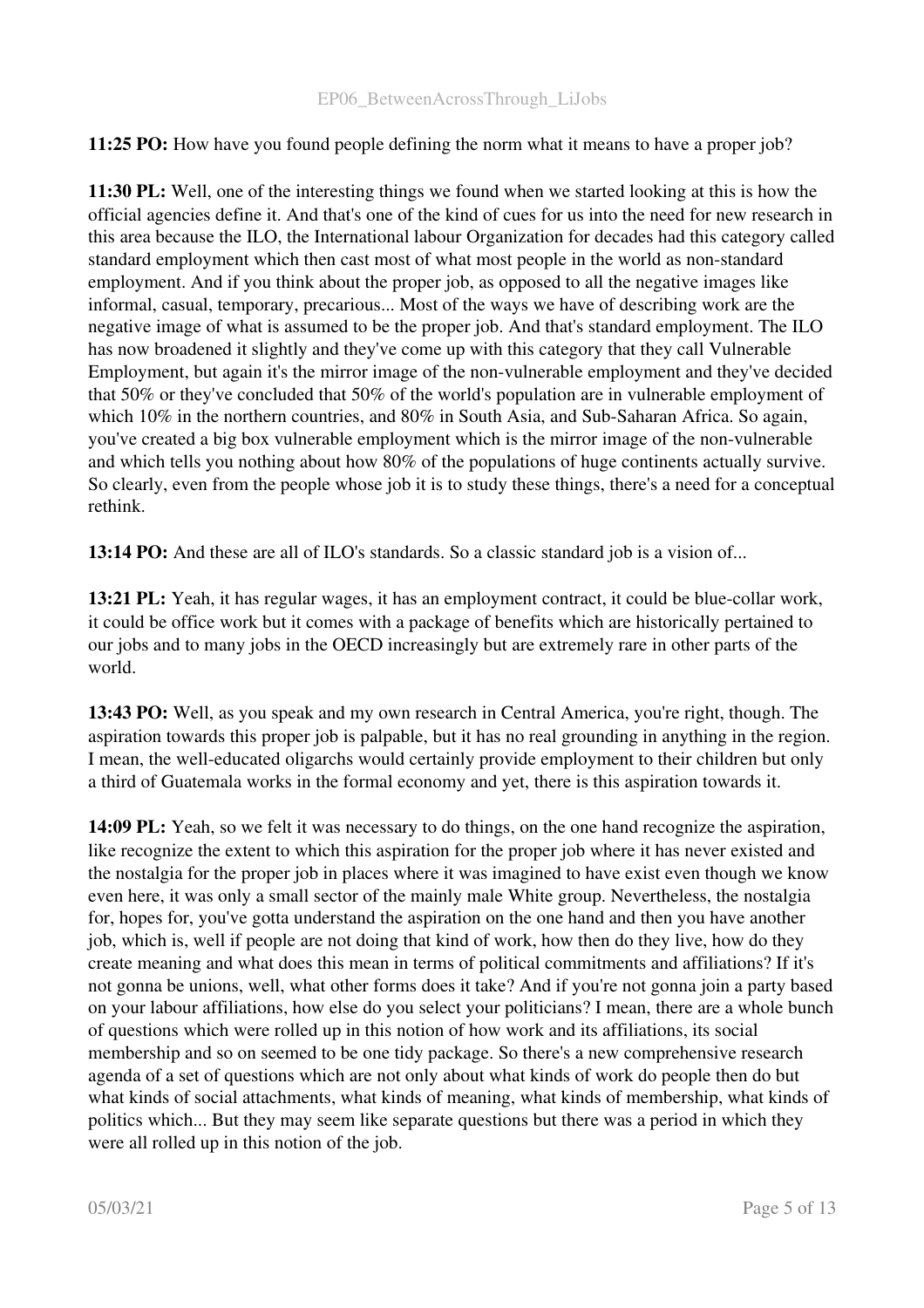15:38 PO: And from a certain perspective, the idea of this proper job could be a matter of economics or the study of who is earning what and how? But this is a fundamentally anthropological set of questions about belonging and membership and participation with the assumption that if the job is not as you say, the pillar of people's, not even just civic engagement but just their whole existence, then, what is? Are we in any position at this moment to answer what is that pillar of people's identity or social belonging?

16:13 PL: Right. Well, when we started to write this paper, initially, I think we were trying to answer that question, and then we took a hard look at ourselves and we thought, "Well, first of all, there's a load of research in all corners of the world, looking at these questions and if we were to try to answer it, we would probably draw on what we know, in my case, rural Southeast Asia, in Jim's case, mainly urban Southern Africa. And that would be attempting to answer a question in too narrow a frame so that we backed off trying to answer and thought that the more useful task we could do, having thought about this question quite deeply for many years and discussed it at length, would be to pose the questions as empirical researchable questions. If we had tried to draw on all the existing literature which answers one or rather of these questions we could have written an enormous encyclopedia but that wasn't the purpose.

17:12 PL: What we thought would be more useful would be to say, "Well, let's check." Like even in Toronto, let's check. I have a little bit of a sense from my tiny survey among my students what they think. No way I could speak for young people in Toronto, that would be a research project. We'd have to go and check it out in different neighborhoods, in different racialized gendered components of the city in order to find out well, how then do people create meaning, form, social membership, find political outlets, activism, affiliations etcetera? Here we would need to research it here just as we would need to research it everywhere. So we thought that the more useful task would actually be to pose a series of questions and not attempt to answer them but just make them available for researchers to ask in the conditions in which they're living. So that was why it took a question format in the end. So the questions are many but they're not random. They follow an arc of analysis.

18:15 PO: How? 'Cause it's extraordinary, 'cause the scale of the question exceeds Indonesia, South Africa... I mean, but as you say the answers are gonna be really quite specific. And as you were organizing the paper, which as you say, opens up terrain through a series of questions, what were some of the organizing principles, for you and Jim, when thinking through these questions, how did they unfold?

18:40 PL: The first thing is we both are committed to what we call in the paper as a political economic style of analysis. So our starting point is that uneven access to resources is the consequence of unequal powers. So whether those resources are jobs or land or the networks or whatever it is, we're always interested in well, if you have something which is of value, which is enabling you to live or to live well, what are the relationships through which you were able to access that thing? And that's gonna be both a social question and a question about power. So that's what we see is the kind of fundamental political-economic orientation. So that was one pillar. The second pillar was what we call, in the paper, global and differentiated. So we don't think anywhere is an island. We are in a globally interconnected world, but the way global processes play out in different places has everything to do with their local histories, what was laid down in the past, in the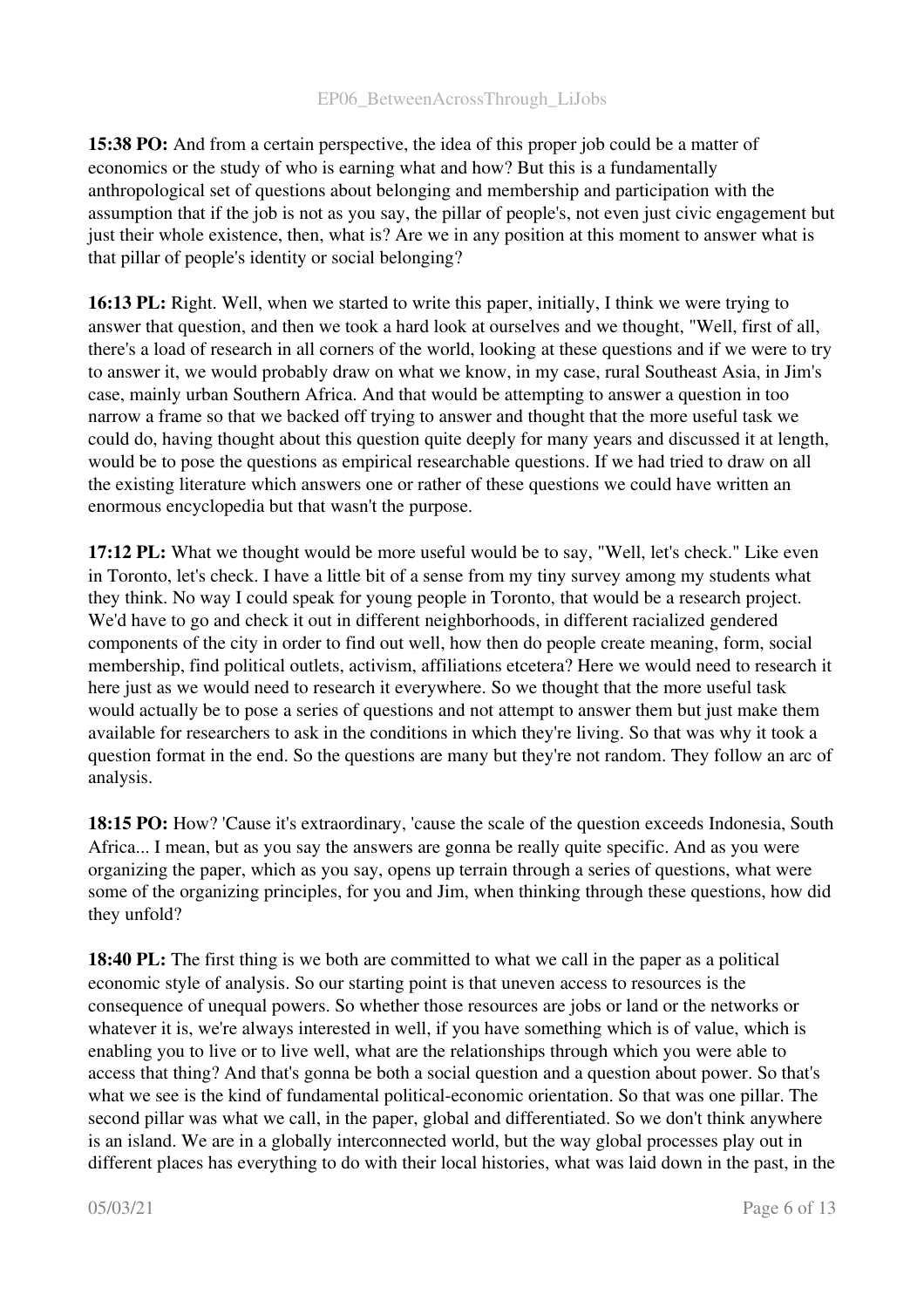case of Asia and what happened during the Cold War and its aftermath. These places have distinct path dependence depending on what's gone on there, and so there's a national level differentiation, but then even within that, you know there's gender, there's class, there's race, there's all these other elements which are going to shape this question of who can access a decent livelihood, on what terms and through what processes? So it's globally connected but the world is not flat, right?

### 20:27 PO: Yes.

20:28 PL: So one has to always be interested in the differentiation like why is it taking this form in this place, at this time, for this group of people? So understanding those different environments through a common set of questions, we thought we could produce some useful comparative insights.

20:46 PO: And your reference to that the world is not flat is quite specific. It cuts against the myth of globalization that the world is becoming increasingly equal or homogenous. But what you find in your research and I assume other anthropologists like myself find in our research is that local histories have powerful impacts on this increasingly interconnected world.

21:10 PL: That's right. So neither is it globalization as this kind of homogenization or rising tide lifts all boats kind of idea. But nor is it what Jim rather cheekily calls a question of apocalyptic Neo-Liberalism, right? This idea that everyone is doomed, the poor are doomed most of all, and everything's getting worse everywhere. Because that again does not really match what we find in empirical research. And for some groups of people in some parts of the world, it is the apocalypse, right? Catastrophe. But for others, remarkably, even slum dwellers in Jakarta, for example, for some of them, they may think that incrementally actually their lives are getting a little bit better. The house which had a mud floor now has a concrete floor. It may be tiny but they actually think they're on an upward trajectory not a downward one. So one has to have a kind of a research agenda which is open to these differentiated experiences rather than being too homogenizing. It's all in the way up, it's all on the way down like neither of those really covers it. Our questions need to be much more specific and agile and adequate to this differentiated terrain.

22:39 PO: And what sits at the core of this differentiated terrain though is a consistent observation that the nature of work is forever changing or in flux. Or is it that it just never matches the ideal that has become this kind of global standard?

22:57 PL: I guess, we thought it was actually a question of the... Arenas of questions, the first one we posed was, what is or is not changing about work, as an empirical question. So in the particular area you're interested in, in Guatemala, for example, are formal sector jobs increasing? Are they evaporating? Were they ever there? Is it to do with urban versus rural? What is happening to work?

23:23 PO: Just fundamental empirical questions.

23:25 PL: Is an empirical question, right?

#### 23:26 PO: Yes.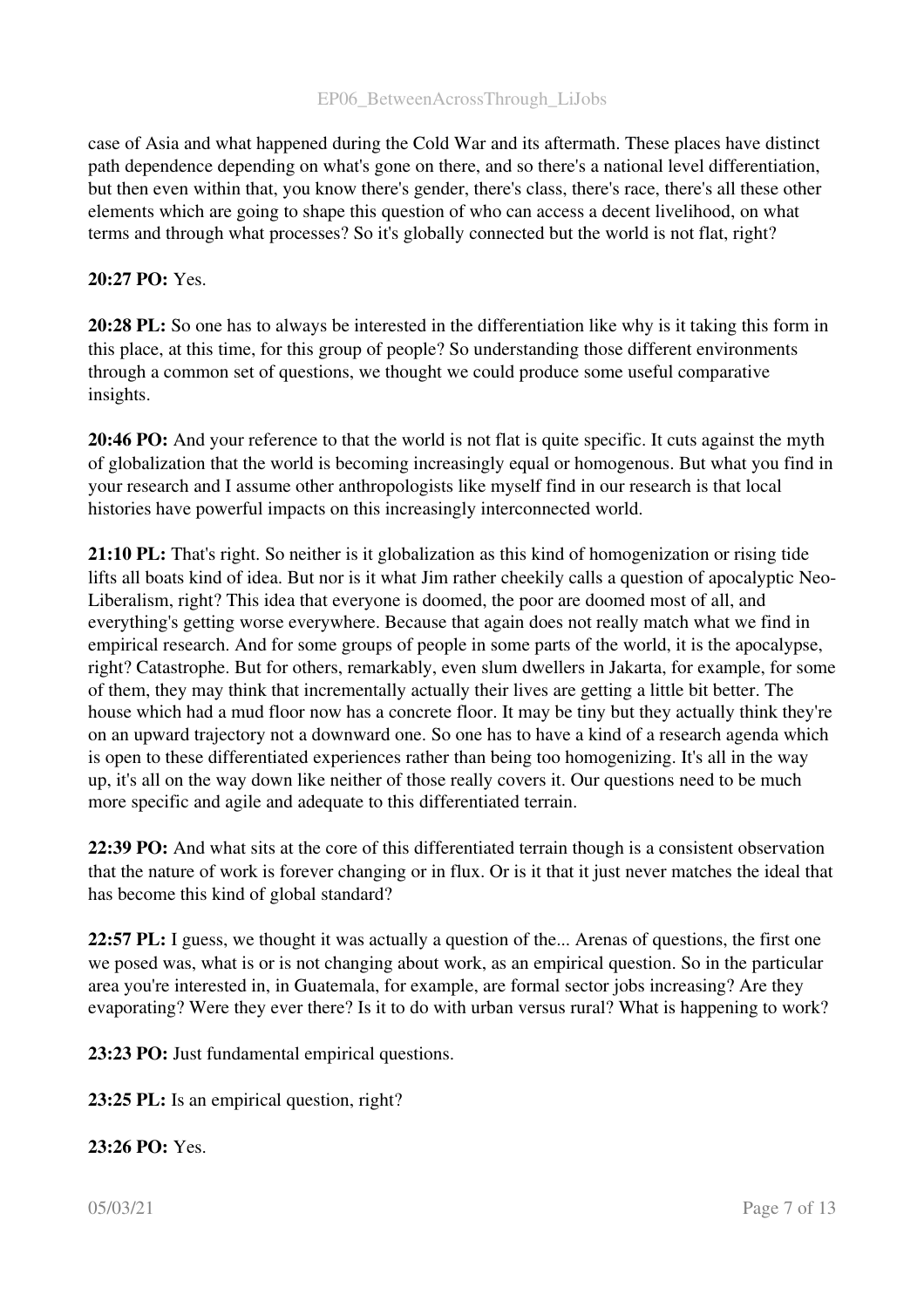23:26 PL: And in some sectors it could be expanding, in others contracting for a particular class, to racialized or gendered group, let's see. So what is or is not happening to work is an arena of inquiry. I don't think we know. Secondly, the question was what are the changing uses and meanings of land? For a lot of the world agrarian livelihoods, agriculture is still a huge thing. And the land was the job. If you had land, you were a farmer that was the thing. But again, we need to take another look at that. Many people who have, who hold land are not treating it as the basis of a job as a farmer, let's say, but as a place holder, a place where you can... Where Granny is there with her five chickens, where you can go when sick or injured, where pensions and other remittances can be pulled. It may have all kinds of functions in livelihood, which are not really tied to the job of being a farmer. So we need to investigate that.

24:28 PL: What are the meanings and uses of land? And then our third question, like what are the other ways in which people access livelihood resources? Well, on the one hand, through different kinds of work but then also through distribution. This idea that most people live through their work has always been a myth. Or it would depend on, of course, how you define work, but for lots of people, state pensions, welfare payments, but also other kinds of distributive claims, you know, I can live because I have worked my way into and forged and I'm working on sustaining a relationship with a person who has an access to an income. So that's what Jim calls distributive labour is all work people do to put themselves in a stream of distribution, that too is work, but it's not the direct work of picking up an axe or clocking in at the factory or something like that.

25:34 PO: That last scenario is also familiar to a generation people usually call millennials who are working quite hard to maintain familiar relationships, so that they stay within streams of income with their parents.

25:44 PL: Well, there's that kind of thing and then think about all the other distributed labour they're doing like the unpaid internships, they're trying to impress someone to build a network, there's huge amounts of work that people do, which is not actually gaining them an income, but which is part of how they're surviving and or how they hope to get ahead. So these are familiar from sort of kinship studies, but it's actually a much more global question.

26:12 PO: Yes. And it's a fascinating empirical question. If one would pose to, for example our students, whether they would recognize the extraordinary amount of hours and work they put into their, for example, their social media presence or in their professional efforts at professionalization and skill-building, whether that's work for them.

26:31 PL: Well, it could be. Or there could be something else. Our next question what are the changing forms of social membership? If you're not gonna hang your membership on identity on a job, it might be on something else. It might be on consumption, community, the kinds of clothes you wear, the music you listen to, the food you eat, the places you hang out. So one doesn't want to assume all of that is instrumental. It's about the income. Some of that is simply how do I get to be someone in a world which apparently does not have much use for my labour, however qualified I may be? These other things come up. So I think, again, that's an empirical question. What is the role of social media. It could be on two fronts; the angling towards income and livelihood distribution, and simply trying to be someone in the world.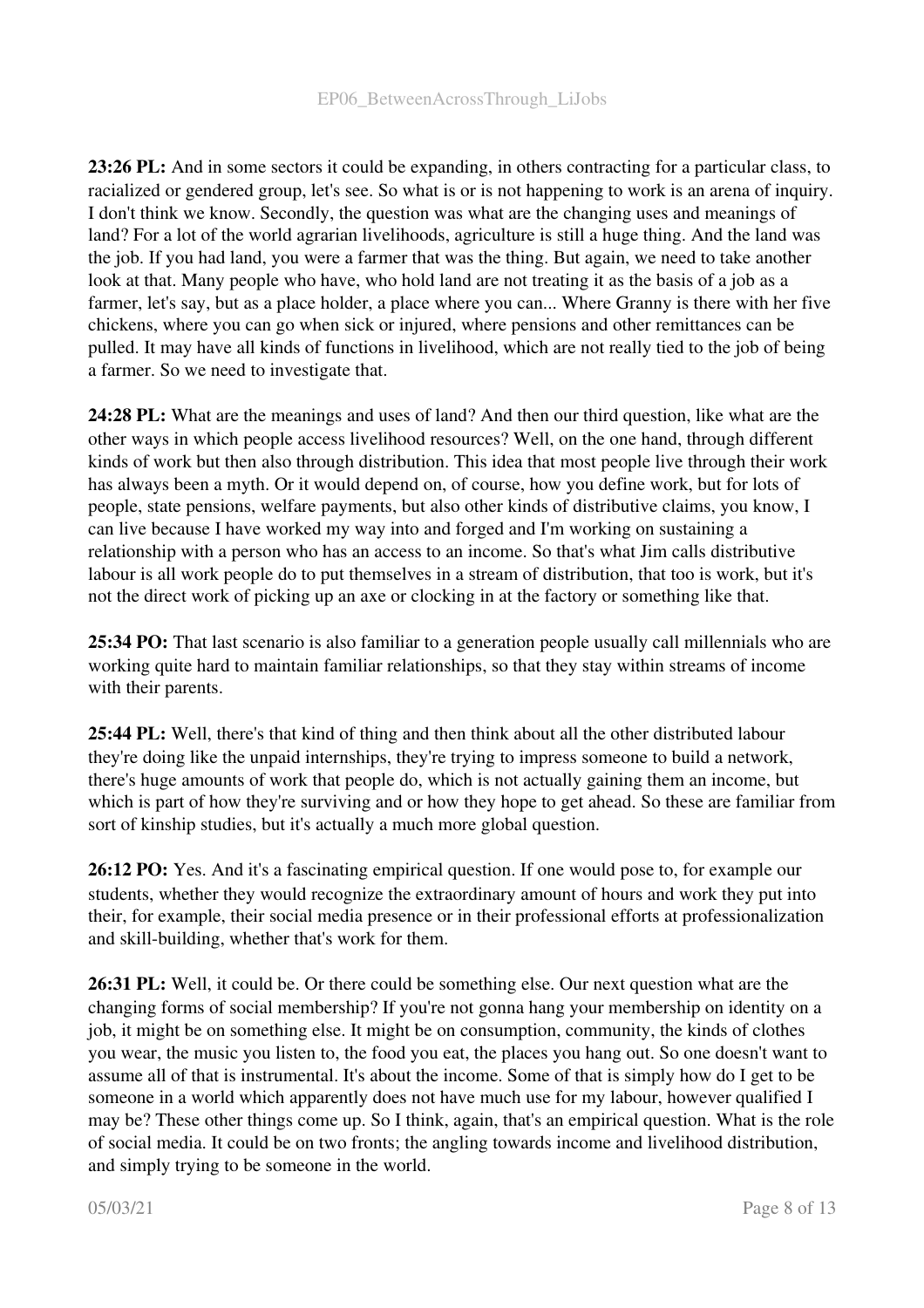27:30 PO: Another empirical question, which I don't know if you have a sense of is whether joblessness and precariousness, the anxieties around both, are more intense right now.

27:39 PL: I think certainly it's hit the media. Everyone is talking about it. It's hard to know whether... And certainly there was, in 2008, recession, etcetera. Mobilizations in lots of countries around work, think about the Spanish chant, Bread, roof, and work. Pan, techo, y trabajo. I mean, the demand for work, the worries about the collapse of work, really had a very strong moment. Again, I think one would have to look at it a bit empirically whether work has actually collapsed and in which countries and for what reasons. If I see this sort of the bigger generational shift though, I mean, clearly there was a change in the character of work, this part-time, the gig economy, those things have become more common here. My son is a lawyer and he's doing contract work. Who ever heard of a lawyer working on short-term contracts? But it's invaded every sector of also professional work, where firms are not hiring people onto a career track, or many fewer, and then contracting out big projects so they don't have to hire full-time.

29:00 PO: Do you have a sense as to how people respond to this distance between expectation and reality, the jobs that they get and the jobs that they have?

29:11 PL: Well, one way to think about that, as usual, is to go specific. I'm thinking of a case study. Craig Jeffrey's book on India called Timepass. And this is the study of a mediumsized Indian city in which, according to his research, a quarter of a million young men stand on street corners and pass time hence, timepass, sitting in tea shops, etcetera. All of them with one and two and sometimes three higher degrees. So these are very well-educated people and this is a context in which for every formal sector job there are 5000 applicants. So you think about their parents' expectation, these are often, in fact, first, in his study of first generation urban people these were the sons of prosperous peasants, people who profited from the green evolution, parents did well in agriculture; finance education of their sons with this expectation. And now here the young men are in this city. So they're not destitute, because they're from families with some resources. But they're probably couchsurfing at their auntie's. They're using their distributive network to manage to stay in the city. It's even more embarrassing to go back to the farm to stay in the city and they're hustling, they're doing political organizing. They're basically trying to find a place, be someone, do something, find a way.

30:45 PL: But the question... One of the interesting questions is well what do their parents think of this? Do they blame their sons for their failure, or is there some recognition that it's the system that's broke? It's not that their sons individually have failed. They did what they were supposed to do, then this is the condition. So I think that's one of the interesting empirical questions, is the failure to get the proper job a source of shame and embarrassment and among one's peers, or in the community, in front of one's parents? Or is it kind of understood that well, that's the conditions we're living in, mate. We knew that your education was not going to produce a job. You just hustle like everyone else and try to make the best of it. But that, again, I think is an interesting question, right?

# 31:34 PO: Yes.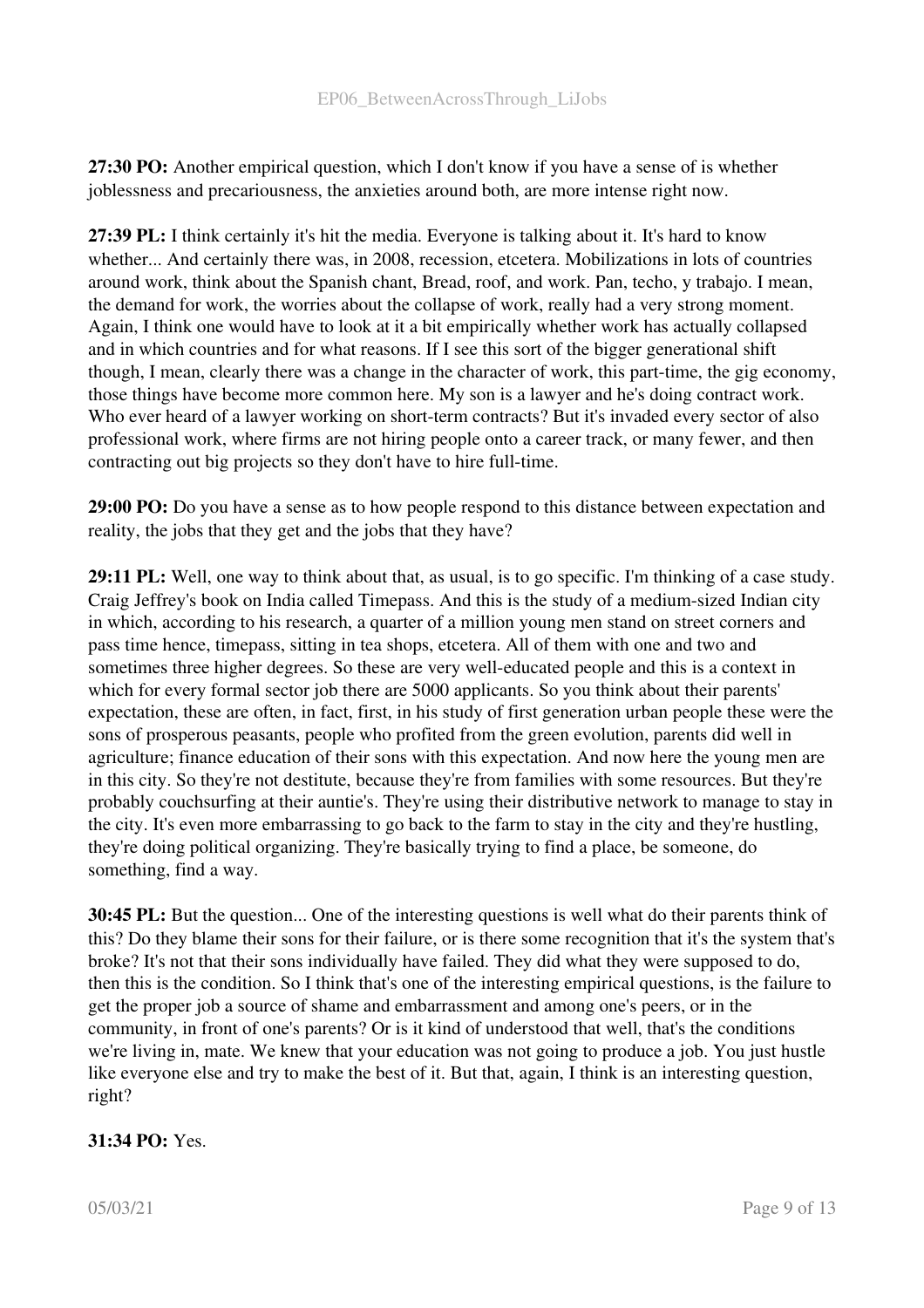31:35 PL: I would say here there's still significant shame. And I think it's especially gendered. I think here in Canada, for young men like you hear these newspaper articles about a 30-year-old young man with a degree in his parents' basement. And that's a figure of fun, a figure of derision and scorn. There's not a lot of sympathy for the guy.

#### 31:54 PO: Of emasculation.

31:55 PL: Yes. It's to do with masculinity and not being a proper adult. I think for young women it's a little different, a little bit less harsh, perhaps. Maybe they could create meaning in some other way. But I think this is an empirical question to ask in different contexts.

# 32:11 PO: Absolutely.

32:12 PO: Like is it something... How do people, not just the young people themselves but the community around them, read this situation and respond to it? And so that would really figure when someone's expectations are not met, is this a huge embarrassment and a catastrophe? Or is this more or less the way it was going to go? And everyone understands the deal, right? Empirical question.

32:41 PO: Yes. And so the kinds of terrain that this essay creates for future scholars to engage, do you and Jim have a sense as to the possibilities of such a line of research? What this could uncover, what this could do?

**33:00 PL:** Well, we are hoping that it will be widely read and taken up. We wrote it in a fairly accessible style, I think. It's not heavy on the theoretical terms and so on. I think anyone could read it, if they were interested in these questions. My sense is that when you read it as a whole, it seemed a little bit overwhelming. Most people are not going to study all of these questions. But even if you are interested in one particular angle of it, being able to situate it in the context of the other questions that we posed, I think is a useful exercise.

33:36 PO: For me, and I would love to hear how your students have reacted. I would think one of the powerful contributions of an essay like this is to students to situate themselves within history, to be able to historicize this ambition for a job, and a nostalgia for a kind of work that may never have really existed. It may give them some kind of relief as they're trying to navigate their own university... I don't know, it seems like such a good message.

34:03 PL: Well, it's true. And that really comes back to C. Wright Mills. I mean, to be able to situate your personal troubles, or what seemed to you as personal troubles in a historical milieu so that you understand the era that you are living in and the constraints that it's... Yeah, so in that sense it could be sort of personally liberating. But there's a really serious scholarly agenda here. There's a lot of useful research that could be done. A lot of it already is being done, but it isn't being kind of joined up in quite the way that we've tried to do. And so by laying it out, it might enable some of these huge compendium of existing studies to be brought into conversation with each other in a useful way.

**34:49 PO:** Of all of the questions that you've laid out in this essay is there one that for you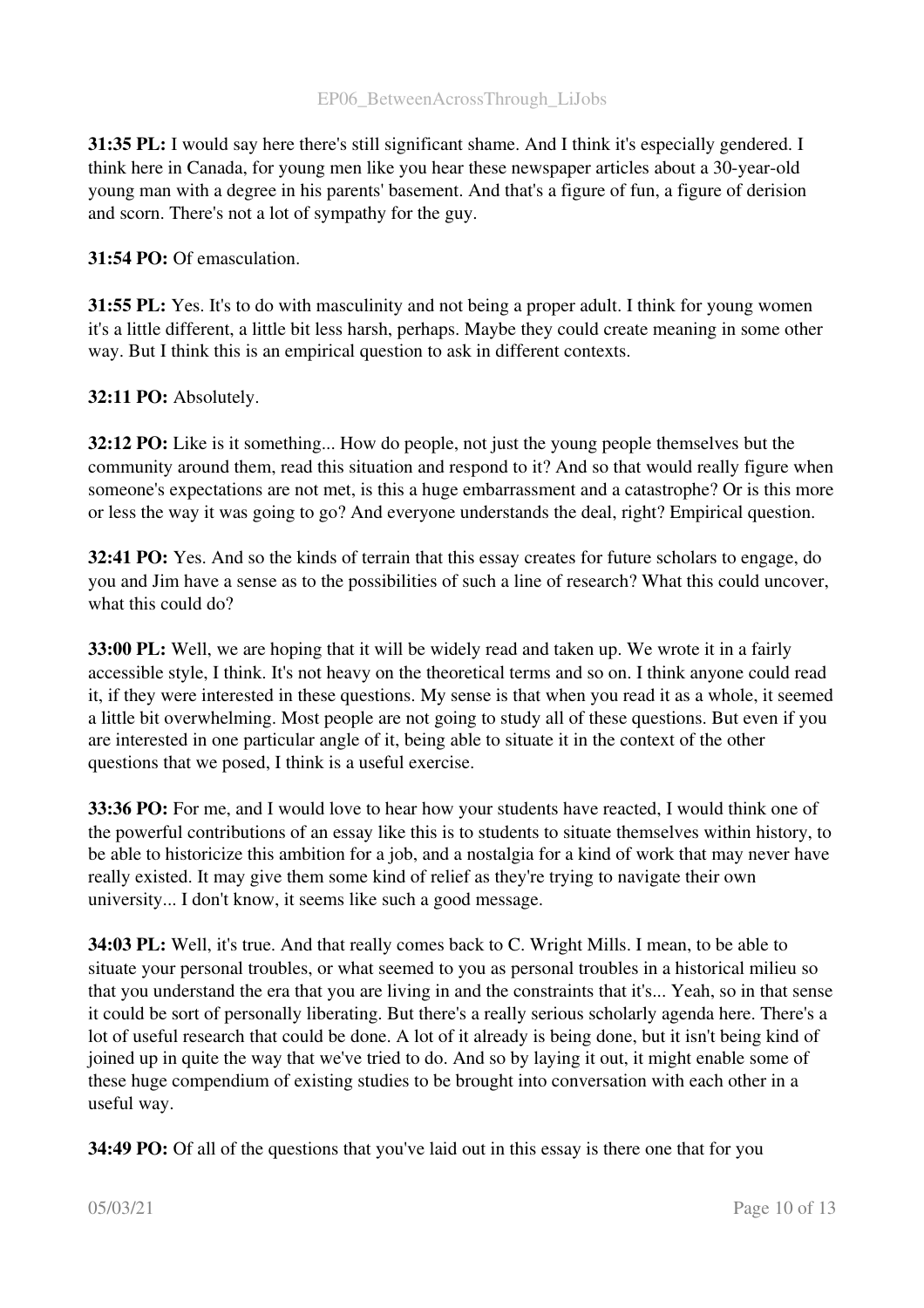resonates the most?

35:00 PL: Well, I am interested in all of them. And then in some extent, have been working on all of them, in my own kind of empirical research. I think I would perhaps hone in a little bit on the question of politics. That seems to me a crucial question for all of us. And for me the question of politics is this sort of broadly understood. So at what point does a person shift from a sort of personal, visceral sense? "Something is not right here, like the way things are set up, my life, my conditions, something is not right here." To actually articulate that, join up with others, find a mode of expression, and then act on that to change the situation, right? That is the kind of the Politics 101 for me. So it's like the basic process of politics is changing from a sense things are not right with the world to expressing it, joining up with others and acting on it.

36:01 PL: So I think that is interesting like what do people do with a situation which appears to be set up through these political, economic, distributive modes in a way that a great number of people do not have the decent livelihoods, the life that they should have. So what do people do about that? What are the modes of expression? So I think that's something we need to really understand. So there's that which would just sort of lead towards Big P politics that are what kind of politicians you vote for? But I'm also interested in the other modes of political expression, which may not take that form. So when slum-dwellers mobilize against eviction, for example, they are not only making a claim to a right to be in the city. It's also a claim to livelihood 'cause if you evict them as you know very well, to some new site 20 miles outside the city limits, their petty income sources would not cover the commuting costs, right?

# 37:15 PO: Yes.

37:15 PL: So you are not only removing them, you're removing their livelihood. So mobilization against an eviction may actually be the equivalent to a labour strike in the old days, alright.

#### 37:27 PO: That's right.

37:27 PL: In the days where what you do is you withhold your labour and that's how you exert leverage. Well, for somebody who's working in sort of petty trade, living in a city centre, staying in place could be the politics. So I'm interested in that kind of politics as well; the different ways in which people make a claim and attempt to hold on to whatever it is that's helping them both to stay alive and also these other things; create membership and community and so on. So the question of politics, I think, would be the one where I myself am sort of very orienting more these days, yeah.

38:08 PO: That's excellent. Thanks so much, Tania.

#### 38:11 PL: Okay.

38:13 IR: That was Professor Kevin Lewis O'Neill in conversation with Professor Tania Li from the University of Toronto. On our next episode, we'll talk to Professor Ken MacDonald to discover what nationalism, identity and big, big money have to do with cheese. Please subscribe on Stitcher, Apple Podcasts, Spotify, or your favorite app, so you won't miss it. This monthly podcast was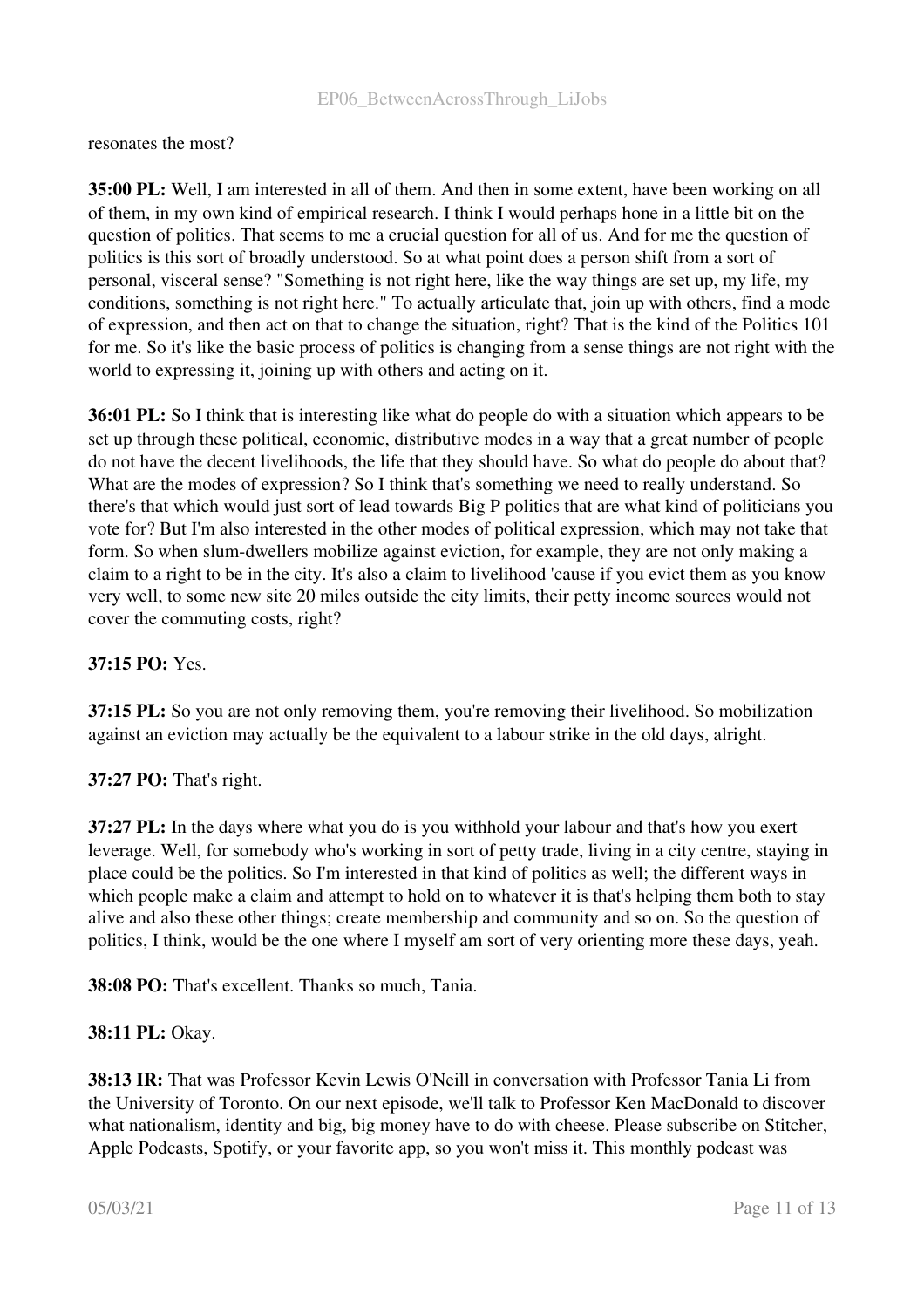brought to you by the Centre for Diaspora and Transnational Studies at the University of Toronto. I am Iane Romero. Thank you for listening and joining the conversation.